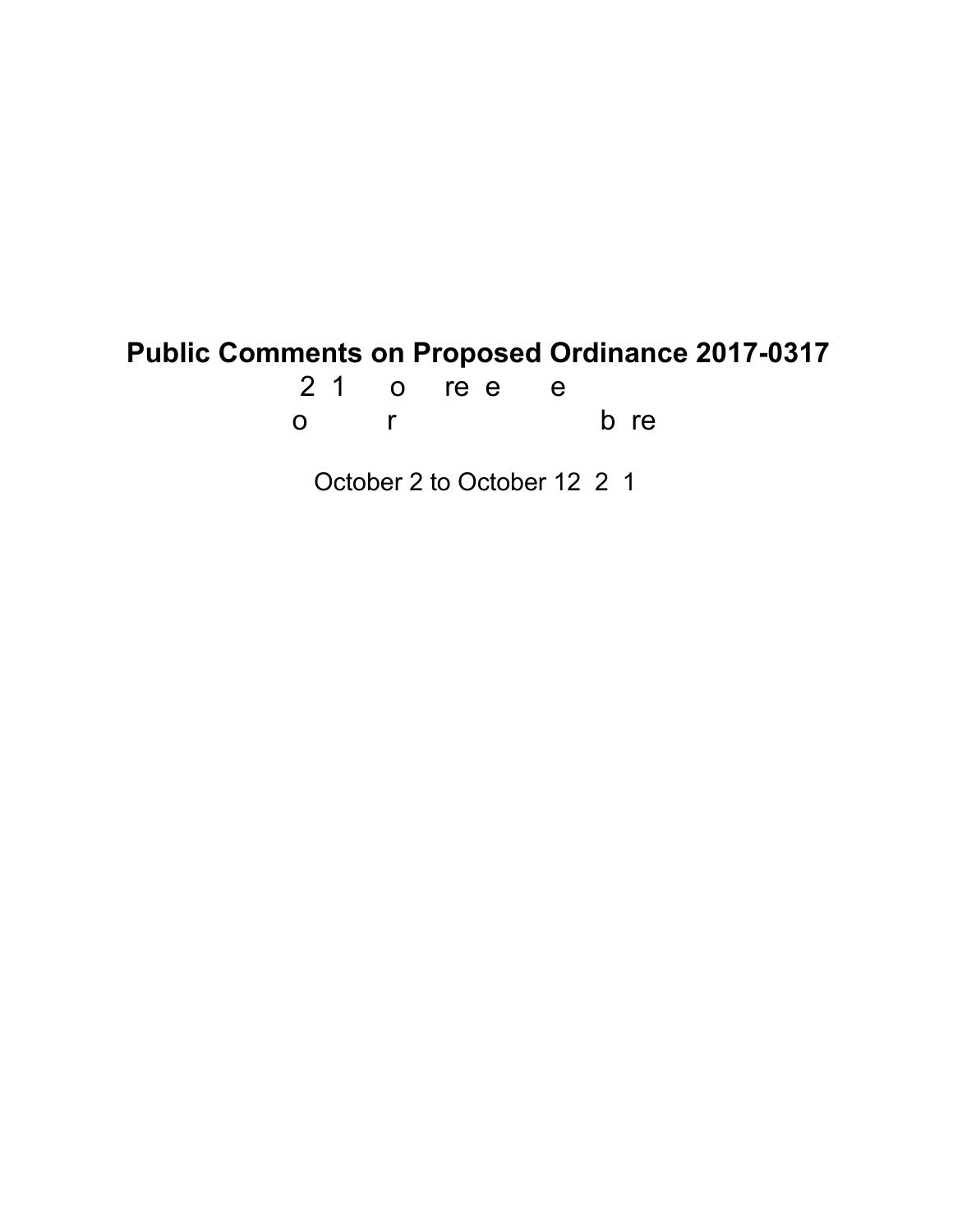| From:        | Lois Schwennesen                                                                                         |  |  |
|--------------|----------------------------------------------------------------------------------------------------------|--|--|
| To:          | CouncilCompPlan; Dembowski, Rod; McDermott, Joe; Balducci, Claudia; Kohl-Welles, Jeanne; Lambert, Kathy; |  |  |
|              | Constantine, Dow                                                                                         |  |  |
| Cc:          | Bourguignon, Mary; Jensen, Christine; Clark, Bradley                                                     |  |  |
| Subject:     | SDO dangerous for Vashon                                                                                 |  |  |
| Date:        | Monday, October 02, 2017 1:35:20 PM                                                                      |  |  |
| Attachments: | Vashon Plan Comments10.2.17 Schwennesen                                                                  |  |  |

Thank you for reading the attached.

Developer based affordable housing using a Special District Overlay (SDO) allows about 2,000 new dwelling units at *half* buildout.

Community based affordable housing works with Vashon's engaged community (see my letter attached for examples) and meets the need.

County discussions have mixed the two together and island residents are confused. My neighbors and I continue to support community based affordable housing, and *strongly oppose the proposed developer based Special District Overlay.*

Thank you,

*Lois Schwennesen Schwennesen & Associates, llc 206.605.9529*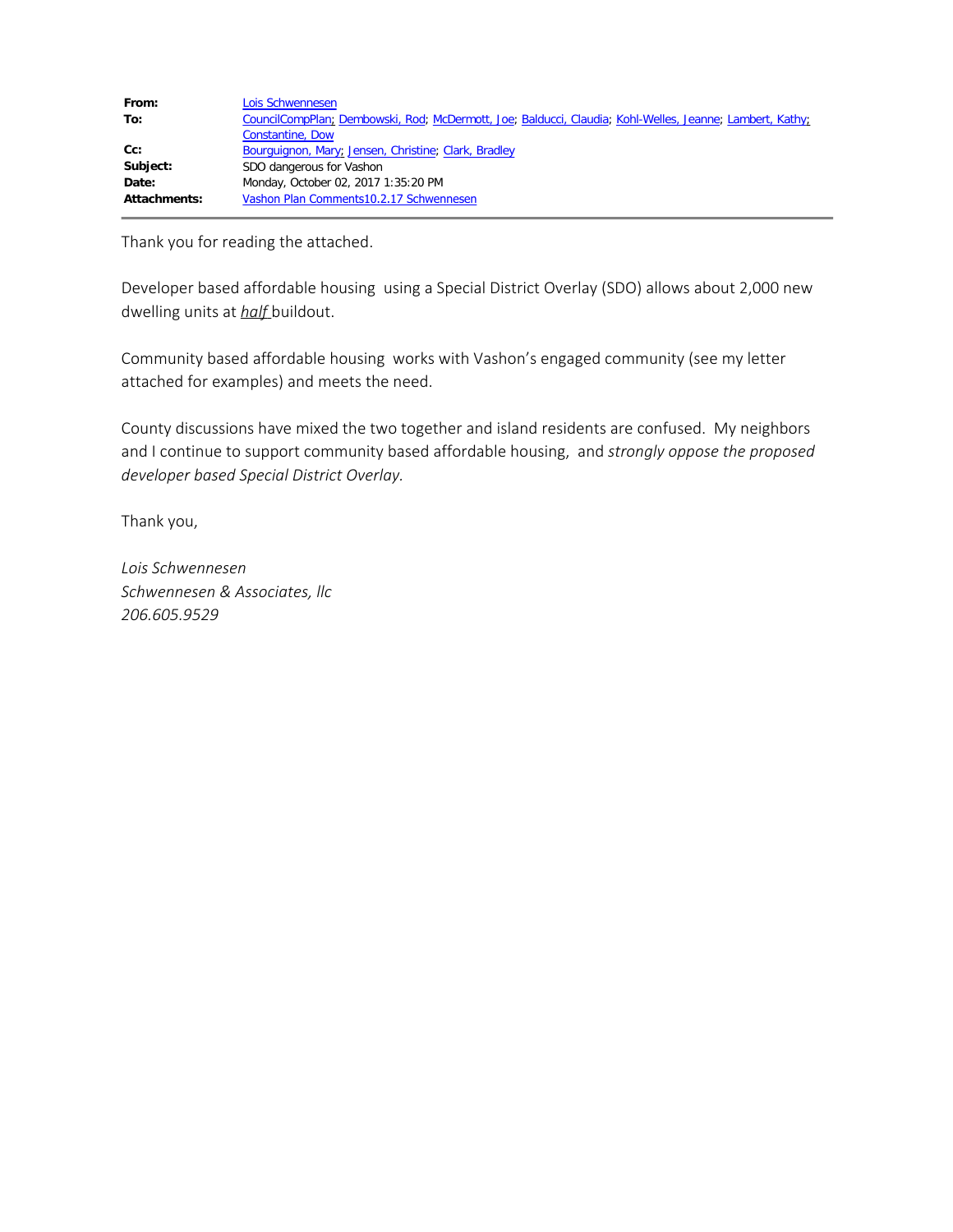To: Members of the TrEE Committee **The Committee Committee Committee Committee** Committee Committee Committee Commi Cc: County Executive Dow Constantine, Councilmember Joe McDermott From: Lois Schwennesen

#### RE: Affordable Housing Component of Proposed Vashon Plan

As a past Chief of KC Community Planning, I was responsible for preparation and approval of the existing Vashon Community Plan. As past Director of KC Parks, Planning and Resources I was also responsible for growth management, affordable housing, economic development, land development, and other County services. Now a Mediator for complex land use disputes, I work to balance science, environment, and public interests. This work often involves repairing unintended consequences of well-intended land use planning.

Speaking as a long-time resident of a community that builds affordable housing, it is clear the Island can use the County's policy backup on accessory dwelling units (ADU's), small houses, co-housing, and more. We will put to good use more financial tools and regulatory relief to keep residents of modest means from being priced off the Island. **Of 420 residential units in Vashon town, currently 160 (38%) are subsidized. Vashon needs about 100 more affordable units and this amount is accommodated by current zoning and existing density bonuses.**

A density bonus overlay is a damaging planning tool for Vashon Island. Profits will move elsewhere via off island developers, including out of the County. Bonuses rely on high density housing far beyond what is needed and what the island's water supply can accommodate.

As rainfall is Vashon's only source of water, the community plan must be guided by this limitation. The past Vashon Community Plan stressed this; the proposed plan update does not. The Special District Overlay (SDO) allows about 2,000 new dwelling units at **half** buildout. Water District 19 estimates 14 units/year can be available (140 in 10 yrs). This is a major mismatch ... 2,000 allowed, water for 140.

Vashon-scale affordable housing alternatives are less risky and more reliable. They keep the funds in the community and County. Some excellent Vashon-scale affordable housing alternatives are being used or have been proposed that are widely supported here. Examples:

- 1) Community Land Trust. A petition describing this sustainable, not-for-profit approach has 100's of signatures from islanders. See [https://www.ipetitions.com/petition/path-to-sustainable-permanent](https://www.ipetitions.com/petition/path-to-sustainable-permanent-community-based-vmi)[community-based-vmi](https://www.ipetitions.com/petition/path-to-sustainable-permanent-community-based-vmi) .
- 2) Incentivize ten new affordable units/year in the Town Core with tax exemptions, rent vouchers, group insurance, community land/ funding support, water unit priority, regulation allowances (1.23.2017 Vashon RT Zoning Concepts matrix-LU-Housing p 10-12).
- 3) Use programs such as the USDA Single Family Housing Guaranteed Loan Program. <https://www.rd.usda.gov/programs-services/single-family-housing-guaranteed-loan-program>
- 4) Encourage ADU's, tiny houses, duplexes, cottage groups, and small apartments. Incentivize ADU's as long-term rentals – they fit the community, enable aging-in-place, housing for care service and other workers, provide individual studio-size low impact housing, and encourage neighbor/ community bonding.

Public comments offer irreplaceable knowledge and advice, and are key to producing a functional, respected plan that will reflect King County and Vashon's community values of equity and responsible resource management. Thank you. I appreciate the complex job you are doing to update this plan.

Lois Schwennesen 16254 Westside Hwy SW, Vashon 206-605-9529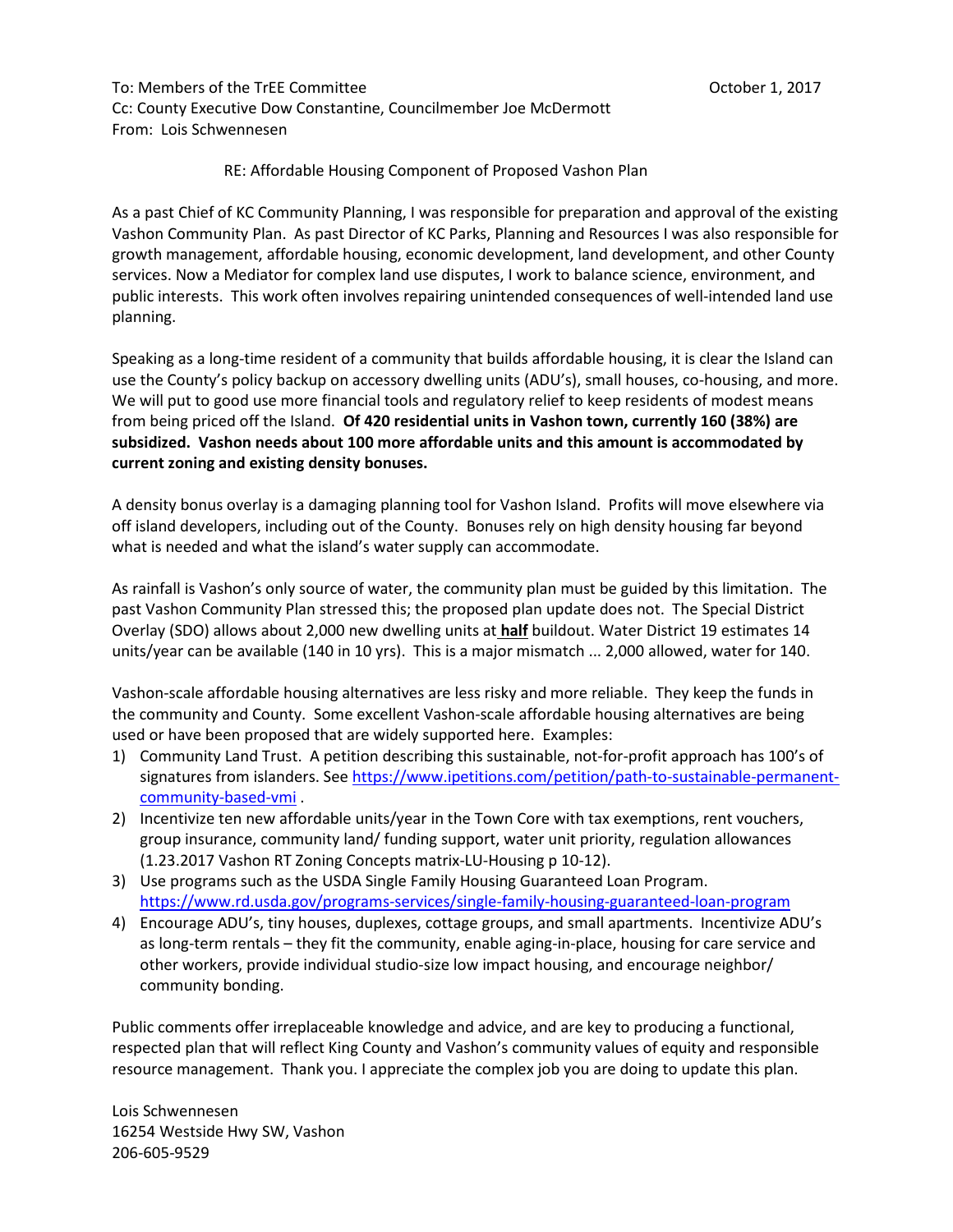| From:    | <b>Sue Nyman</b>                    |
|----------|-------------------------------------|
| To:      | <b>CouncilCompPlan</b>              |
| Subject: | Mtg re vashon                       |
| Date:    | Monday, October 02, 2017 4:58:21 PM |

Why do we bother submitting comments. Hundreds of comments were submitted which you basically ignored. Are the real estate developers and builders in Seattle in your back pocket. We have repeatedly given evidence as to why adding 100's of new units on vashon doesn't work: no infrastructure. Especially water, sewers, traffic, are we getting more ferry service? Did you try to get on a boat this summer?

And the low income units don't go to low income people. I have watched our moderate income housing go to people who like myself do not show much income on there taxes, have large retirement accounts or have recently sold property in California or vashon for hundreds of thousands of dollars and pay cash for the units that are supposed to be for truly disadvantaged people. There is no accountability.

It sounds like you just want to hand over vashon to Seattle developers to provide housing for Seattle residents who have plenty of money and not help vashon residents

I'm so tired of this. I'm tired of attending every meeting only to have you totally disregard our voices. Please explain the point of more meetings.

Thank you

Susan Nyman Vashon WA

Sent from my iPhone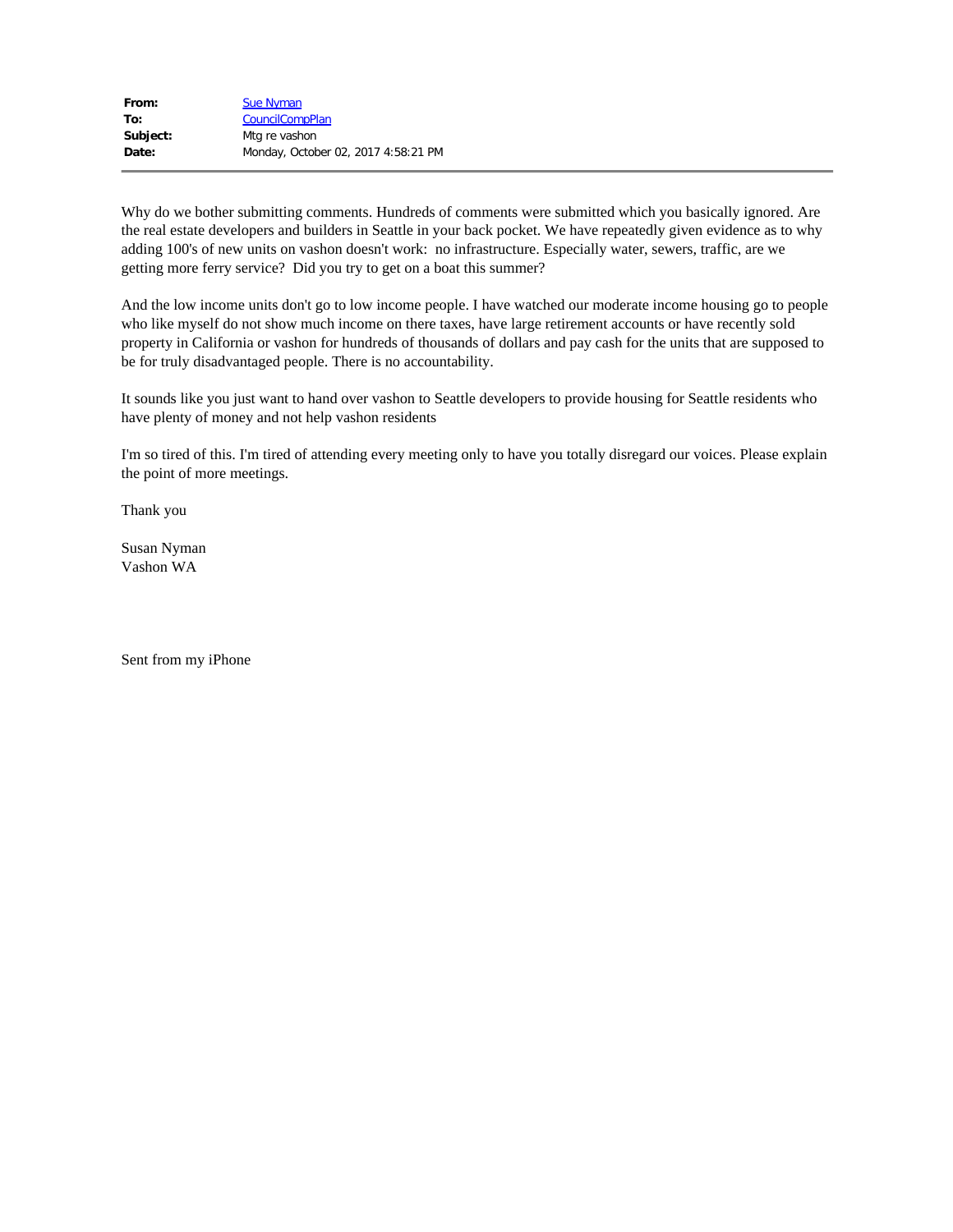| From:    | jiji saunders                                     |
|----------|---------------------------------------------------|
| To:      | CouncilCompPlan; McDermott, Joe; Constantine, Dow |
| Subject: | Vashon Affordable Housing SDO                     |
| Date:    | Monday, October 02, 2017 11:09:22 PM              |

Thank you for your efforts to develop a new Vashon-Maury Island Community Plan. I served on the Citizen Advisory Group (CAG) and the Land Use/Housing Working Group for the Plan. My background is in land use and environmental planning.

First, you should know that the Land Use/Housing Working Group was split 4 versus 3 on the overlay. This was the most contentious aspect of the plan and the committee members differed sharply in opinions. Hundreds of Vashon residents turned out to protest the SDO. Because the larger CAG followed the recommendations of the working groups, the final CAG recommendation for the overlay does not reflect the split recommendation, the highly controversial nature of the proposal, or the hundreds of residents who turned out to protest.

Members of the Working Group spent countless hours fighting upzone proposals from the County and development interests that threaten our natural resources and infrastructure and are out of scale for Vashon. Hundreds of Vashon residents joined us in this fight. Despite our efforts, the final plan weakens zoning and encourages development that would tax our water and infrastructure and threaten Vashon's rural character.

**If you do nothing else, please ensure that the 120-unit limit has teeth and that the affordable housing that is built truly serves those who need it. Please eliminate the R-1 and R-4 parcels south of 184th from the SDO as they are outside the Town Core and will increase sprawl. Please consider lowering the highest densities from 18 units to 12, which better fits the scale and resources of Vashon. The best choice would be to remove the SDO from the plan altogether.**

I continue to oppose the SDO for affordable housing and the upzone of the Town Core zoned CB for the following reasons.

1. Despite hundreds of islanders who turned out to protest, the Citizen Advisory Group and the County created a plan that has a potential for over 2,000 new units (SDO+Town Core upzone). For scale, Vashon Town contains about 400 housing units today.

2. Although the County proposes to conduct an evaluation after 120 units are built, does it have the funding to do so? Since this evaluation does not appear to have any teeth, will it provide an appropriate pause and effective evaluation of the effects of adding 120 new units to our small town? 3. Well-informed Vashon residents know we must have affordable housing for islanders of all ages, incomes and backgrounds. I support affordable housing, but oppose a plan that allows for more than a thousand housing units to get the 100 we need.

4. The community comments made regarding this plan have overwhelmingly opposed and warned against the excessive densities that are being proposed. Hundreds of Vashon residents turned out to meeting after meeting to protest the SDO. Additionally, a petition of 170 people supported a sustainable, not-for-profit, permanent affordable housing effort instead of the current plan. 5. According to King County, a community housing non-profit can gain density on a parcel at little cost by going through our Council member or using existing bonuses. The SDO only serves private interests. Zoning is not the appropriate tool to expand housing—instead it is a tool that off-island, private developers would use to build and profit from.

6. An affordable housing land trust that is local, community driven, and committed to building housing that fits Vashon's rural character is the most appropriate way to achieve needed housing. 7. The County is proposing a build out beyond current water and ferry system capacity.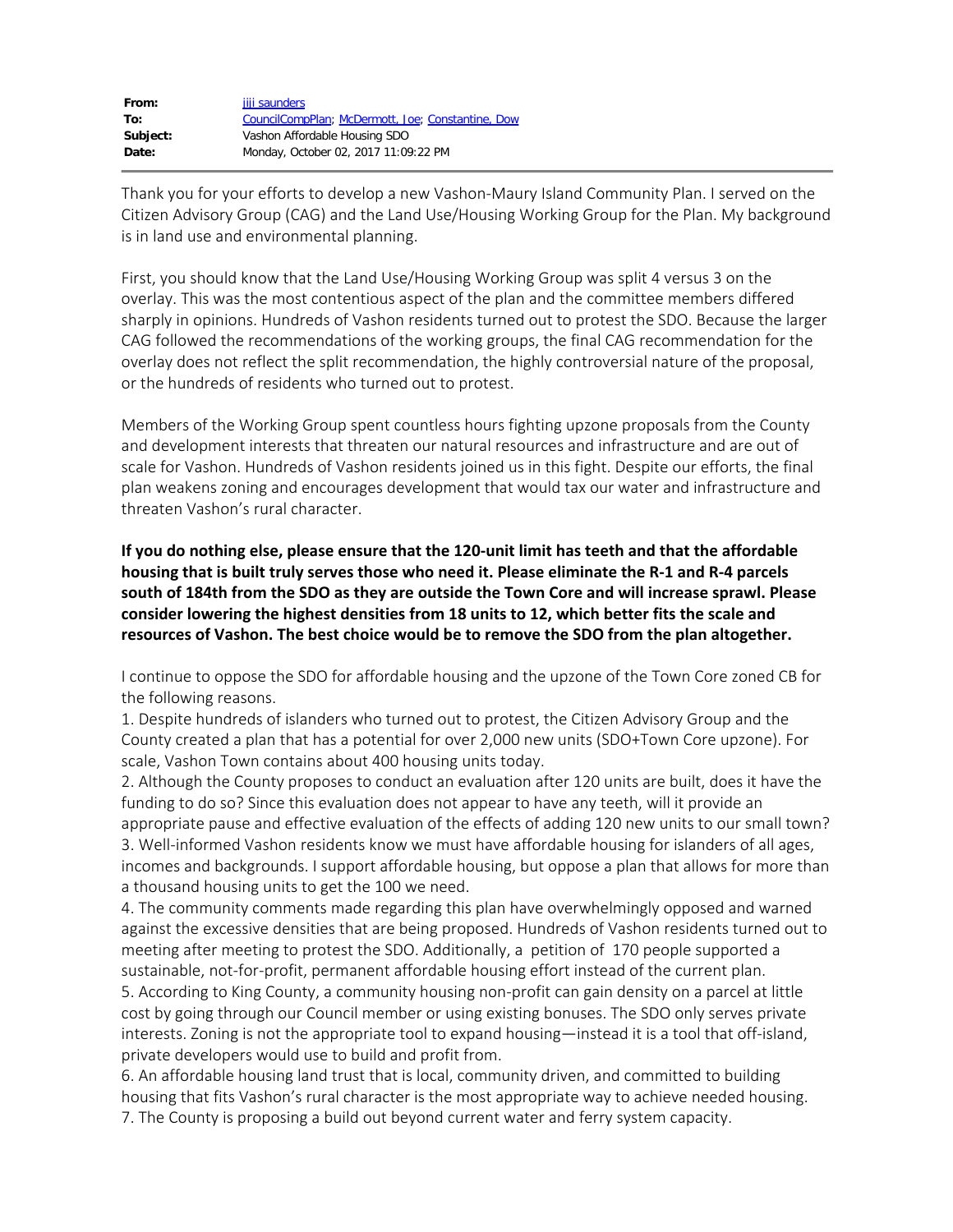8. Water District 19 has estimated that it can provide about 14 water units a year until 2036. WD19 is a good steward of water today, but it is conceivable that new commissioners, under pressure from development interests, would drill wells and sell water shares liberally. It is irresponsible to leave water commissioners trying to meet the provisions of a bad town plan.

9. Growth under the proposed zoning could result in increased water and sewer rates and taxes to fix congested roads, ferries, and stressed infrastructure. The sewer plant is nearing capacity, and the cost to increase capacity will be significant. Added development in Town will result in increased traffic. During commuter hours, Vashon Highway through Town already is heavily congested. The ferry system is already overloaded, with little potential for improvement.

10. The SDO does not include provisions for meaningful public comment on proposed developments. 11. King County has not conducted an analysis of the probable impacts of the proposed plan. 12. Zoning for more density is a one-way trip; once passed the SDO and Town Core upzone will be difficult, if not impossible, to mitigate or reverse.

Respectfully,

Jiji Saunders Member of the Citizen Advisory Group and the Land Use/Housing Working Group for the Vashon-Maury Island CSA Plan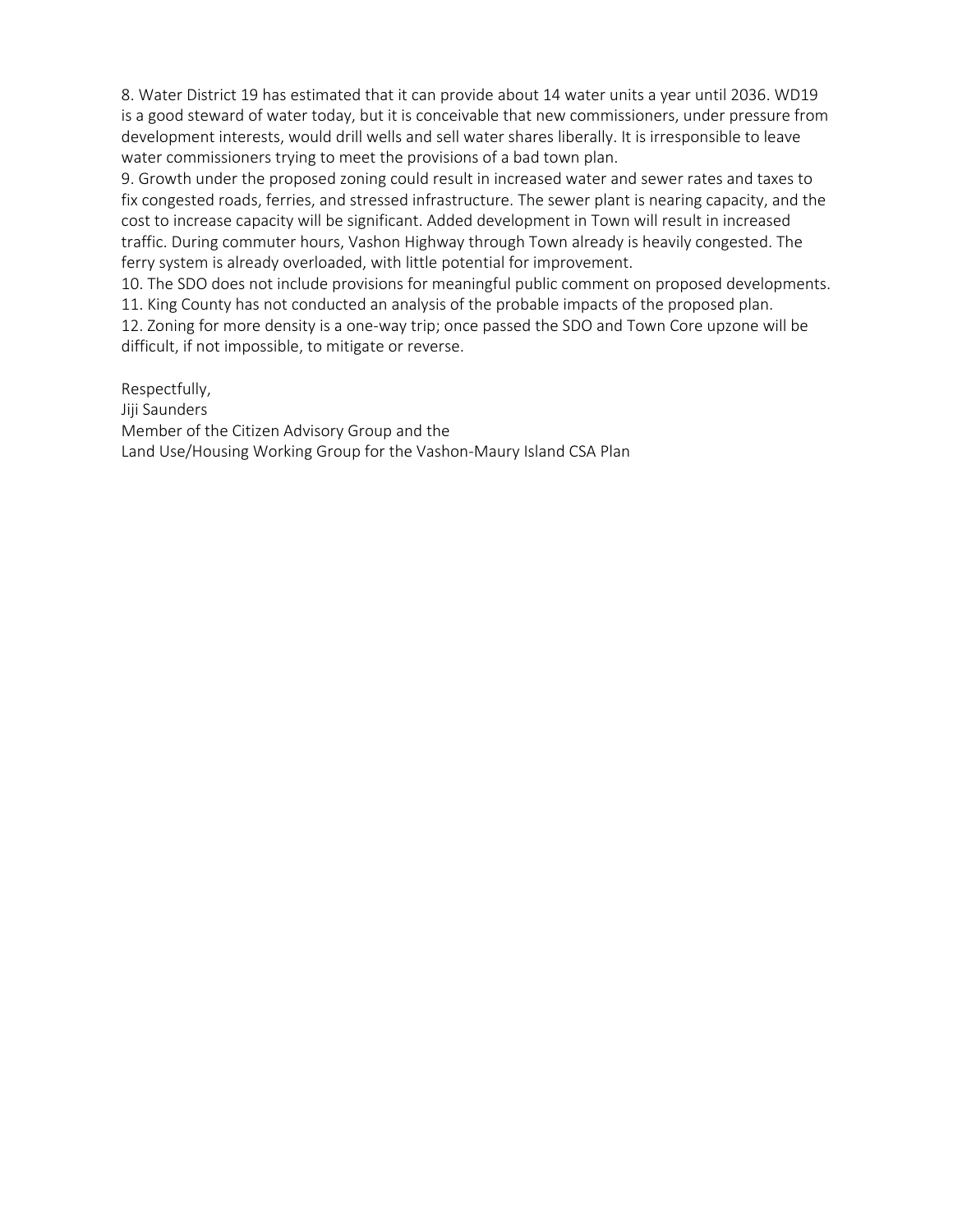| From:    | warren maierhofer                                 |
|----------|---------------------------------------------------|
| To:      | CouncilCompPlan; McDermott, Joe; Constantine, Dow |
| Subject: | Vashon CSA                                        |
| Date:    | Monday, October 02, 2017 11:11:41 PM              |

Thank you for your efforts on the Vashon CSA. I offer my comments on the Affordable Housing Special District Overlay. Of course, I support affordable housing and an economically and culturally diverse community. However, it concerns me that the County is proposing to use zoning and density bonuses in a miscalculated effort to create incentives for development of affordable housing. Good planners understand that zoning is not the appropriate tool to expand affordable housing—instead it is a tool that off-island private developers would exploit. The most appropriate way to achieve the housing that we need is through an affordable housing land trust that is local, community-driven, and committed to building housing that fits the rural character of Vashon Town. I do NOT support the SDO.

Sincerely, Warren Maierhofer, P.E. Vashon resident for 14 years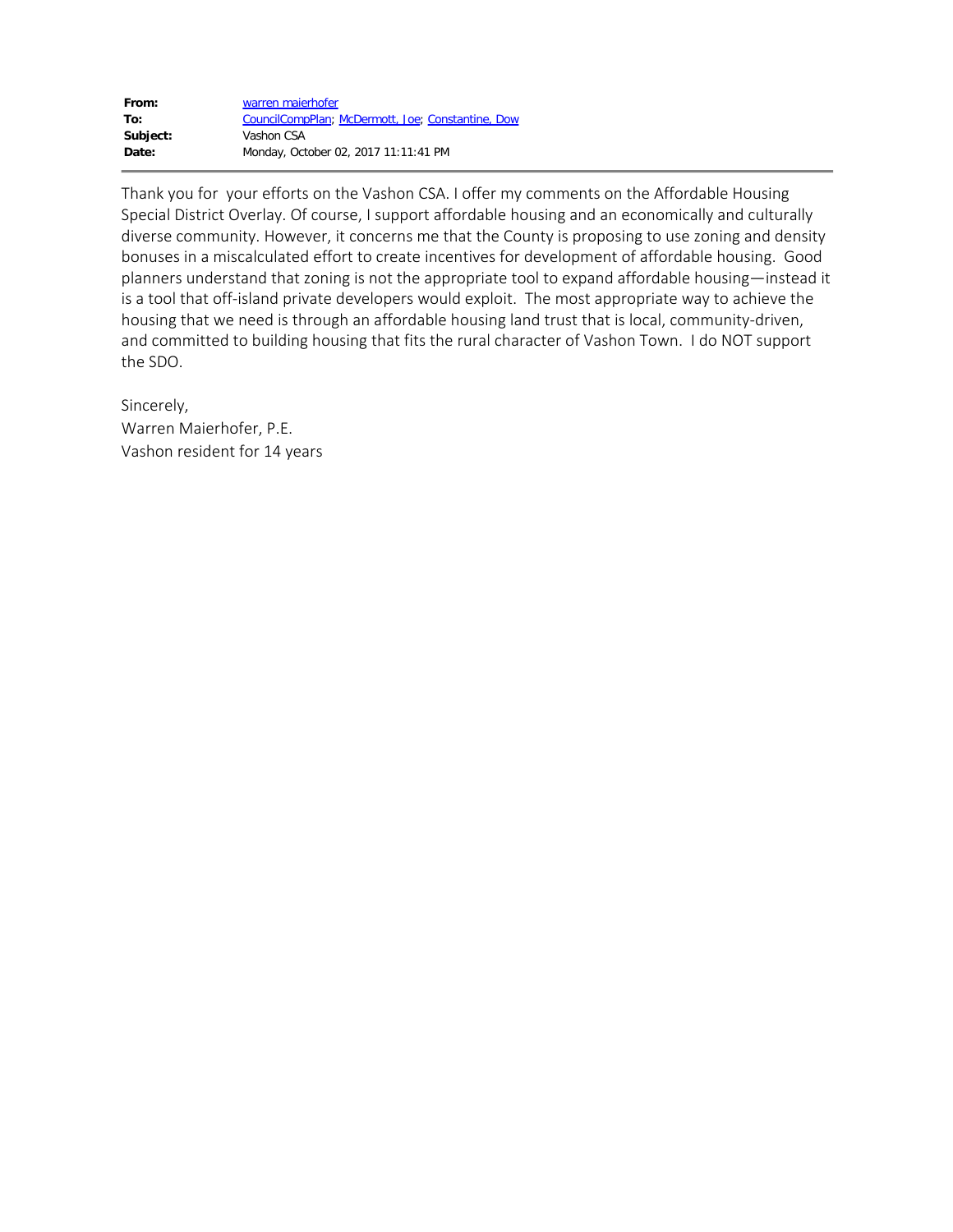| From:    | Jenny Sorensen                                                                               |
|----------|----------------------------------------------------------------------------------------------|
| To:      | CouncilCompPlan; McDermott, Joe; Constantine, Dow                                            |
| Subject: | I oppose the density incentives for private developers in the proposed Vashon Community Plan |
| Date:    | Tuesday, October 03, 2017 12:06:12 PM                                                        |

**I oppose the density incentives for private developers in the proposed Vashon Community Plan. Vashon's water resource limitations and overloaded ferry system cannot support the growth that will occur. Please remove the Special District Overlay (SDO) from the plan.**

I support community-based affordable housing for Vashon.

Thank you,

Jenny Sorensen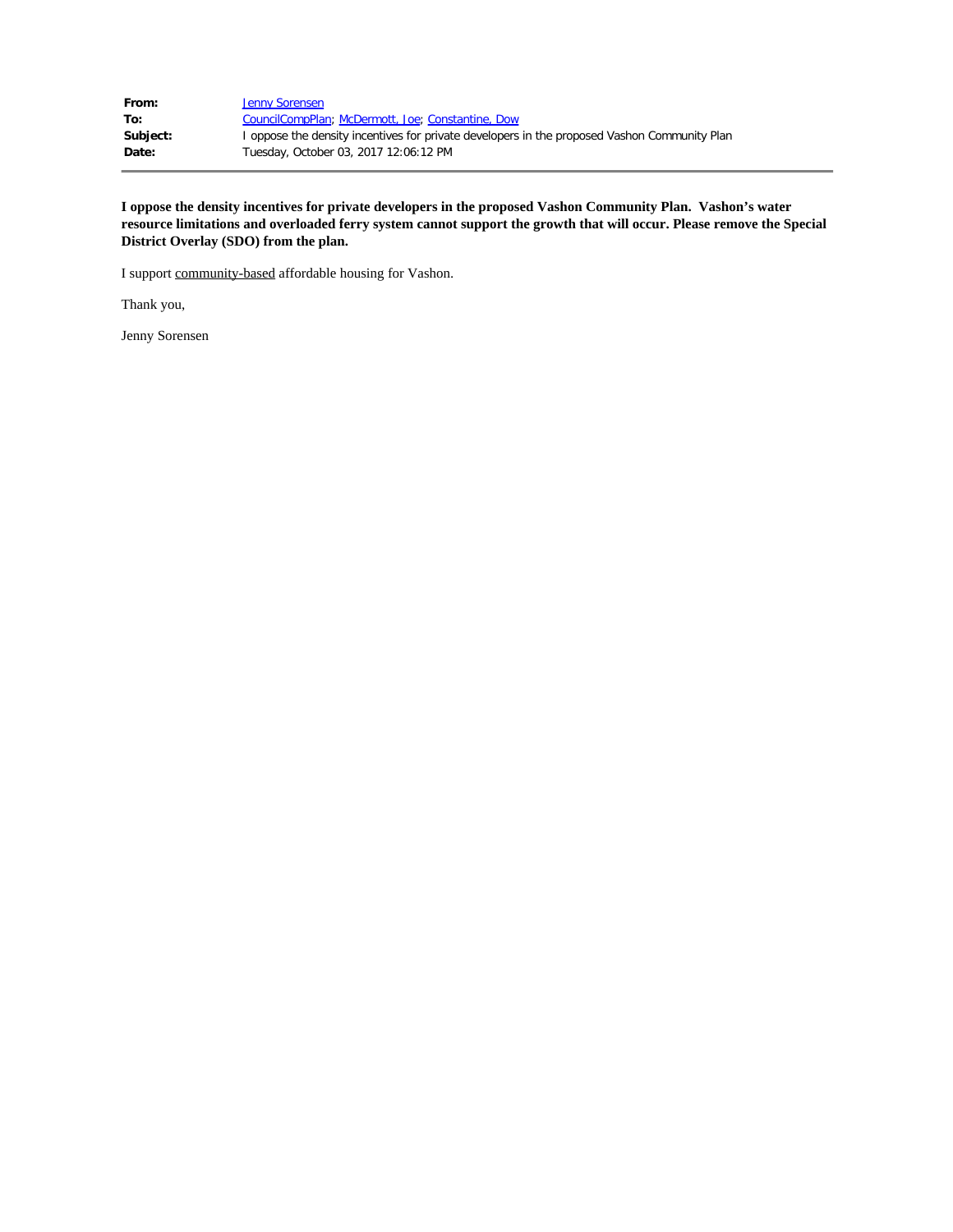Dear Executive Constantine and Councilman McDermott:

I very much appreciate your service to the entire community, and especially the fact that over many years you have carved time from your extremely busy schedules to help the small community of Vashon whenever we have needed it.

I am writing to comment on the Vashon Community Service Area Plan, having lived on the Island for about 40 years.

The current Vashon Community and Town Plans have worked well, encouraging business development and higher housing density in the town of Vashon while maintaining a primarily rural character elsewhere. It has been particularly successful in avoiding transformation of the highway south of Vashon Town into a strip development.

The current Plan has also helped us limit pressure to use our finite water supply in an unsustainable way. Lack of water was a primary reason for changing zoning on much of the Island to decrease the number of dwellings allowed.

These aspects of the current Plan remain critical in maintaining the character and liveability, even habitability, of our community.

Vashon, like most of western Washington, lacks sufficient affordable housing. As we can see in Seattle though, simply building high density housing, even with a small number of units dedicated for a limited period to somewhat-less-than-market rents, clearly fails to meet this need. If we wish to provide housing for people with low incomes, we need to pursue doing so in a much more directed way.

The Special District Overlay (SDO) is overwhelmingly opposed by the community.

The proposed scale-backs of the SDO are entirely impractical and in fact are not even credible. What staff are available, for example, to evaluate and monitor compliance with these requirements??

I strongly oppose the density incentives for private developers in the proposed Vashon Community Plan. Vashon's water resource limitations and overloaded ferry system cannot support the growth that will occur. Please remove the Special District Overlay (SDO) from the plan.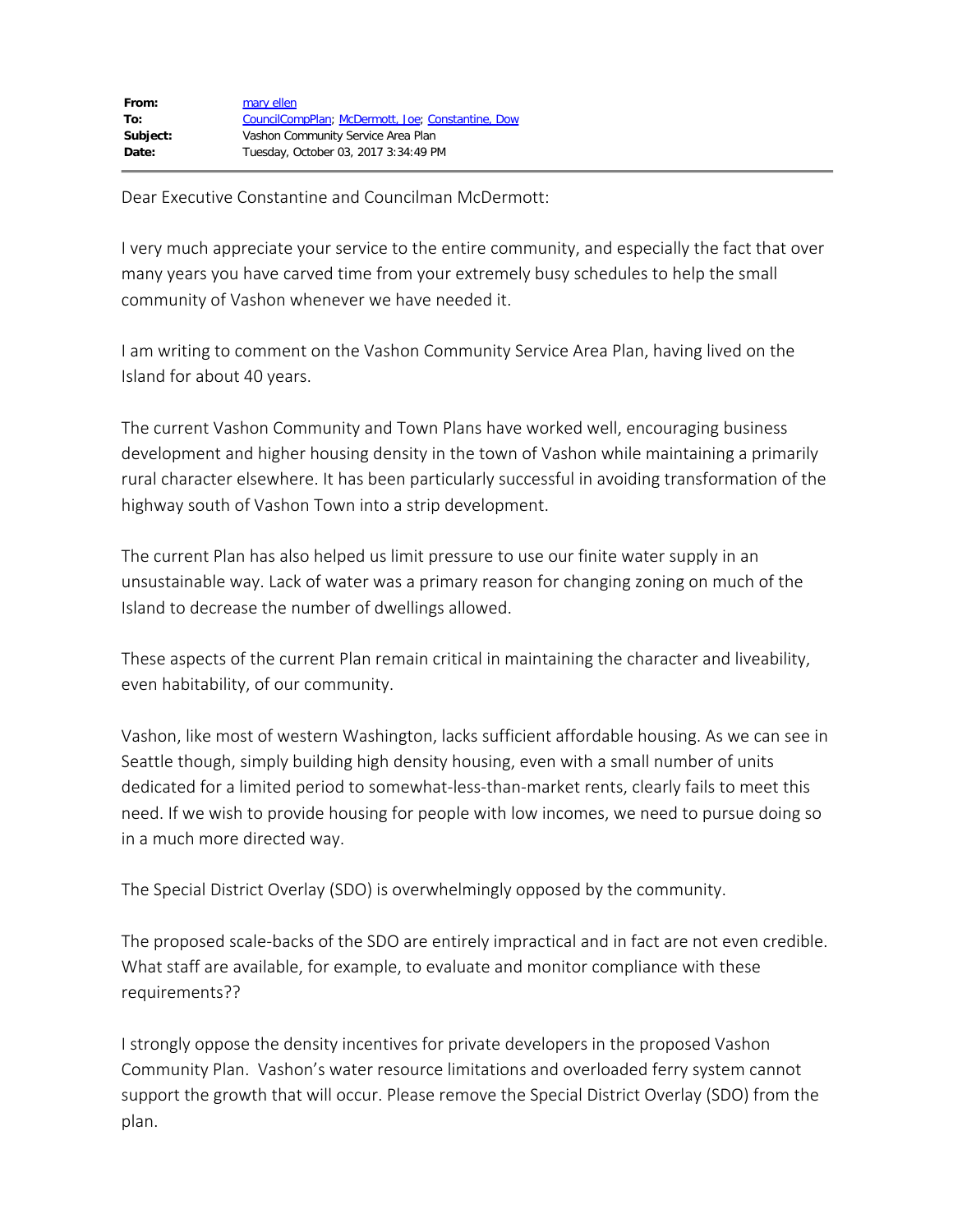I do support limited-density, community-based affordable housing for Vashon.

We would be deeply unwise to negate the fundamental goals of the current Plan by allowing erosion of Vashon's rural character to greatly increase housing density, particularly when hundreds of parcels could be developed under the current Plan—if there were enough water. And of course water is one of many problems with such development.

We would be foolhardy to increase the number of housing units allowed when we have no clear plan to provide water for them, not to mention other services.

I hate to even think this, and profoundly hope it is not true, but the developer-focused and essentially deceptive nature of the staff's treatment of the planning process and of community members' comments, raise at a minimum the appearance of inappropriate favoring of special interests--or even of outright corruption.

Yours truly, Mary Ellen Walker PO Box 389, Vashon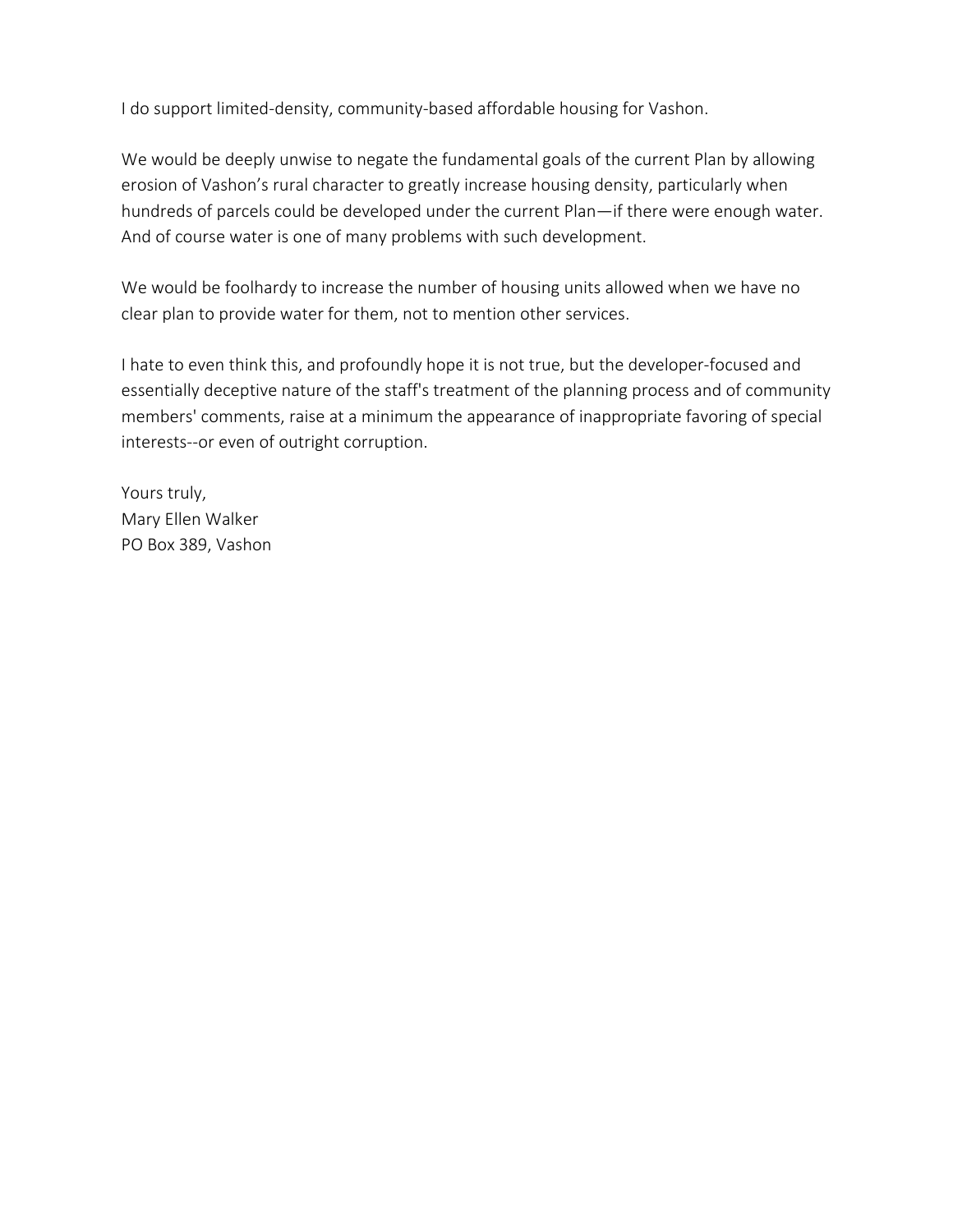Oct. 3, 2017

TrEE Committee Members:

I support the proposed Affordable Housing Special Overlay District incorporate in the Vashon Community Service Area Plan now before you.

I am a member of the board of the Vashon Maury Community Food Bank. In 2016, the Food Bank provided groceries at some point to 1 in every 9 people on Vashon. Recently we have been conducting focus groups and surveys of our clients as we prepare a new strategic plan. We have learned that a significant number of our clients use the Food Bank at least in part because housing costs consume an increasingly disproportionate share of their resources. Many are people who have lived on Vashon for decades, but find it more and more difficult to remain here as rents and property taxes rise. More affordable housing is badly needed here.

The Special Overlay District has been modified in several ways since it was first proposed to address the concerns of those who fear unintended consequences. Originally many more parcels were considered for the maximum R-18 density for affordable housing. Originally the definition of "affordable" was housing serving those making less than 80 percent of the area median income; now half of the housing must be for those earning less than 60 percent. The new requirement that the overlay district be subjected to mandatory review of its consequences and effectiveness once 120 affordable units are permitted should satisfy any remaining concerns of those who fear this proposal opens the door to runaway development.

Please approve this Special Overlay District to help the island continue to house all of our neighbors.

Thank you.

Eric Pryne 28002 Point Piner Rd SW Vashon, WA 98070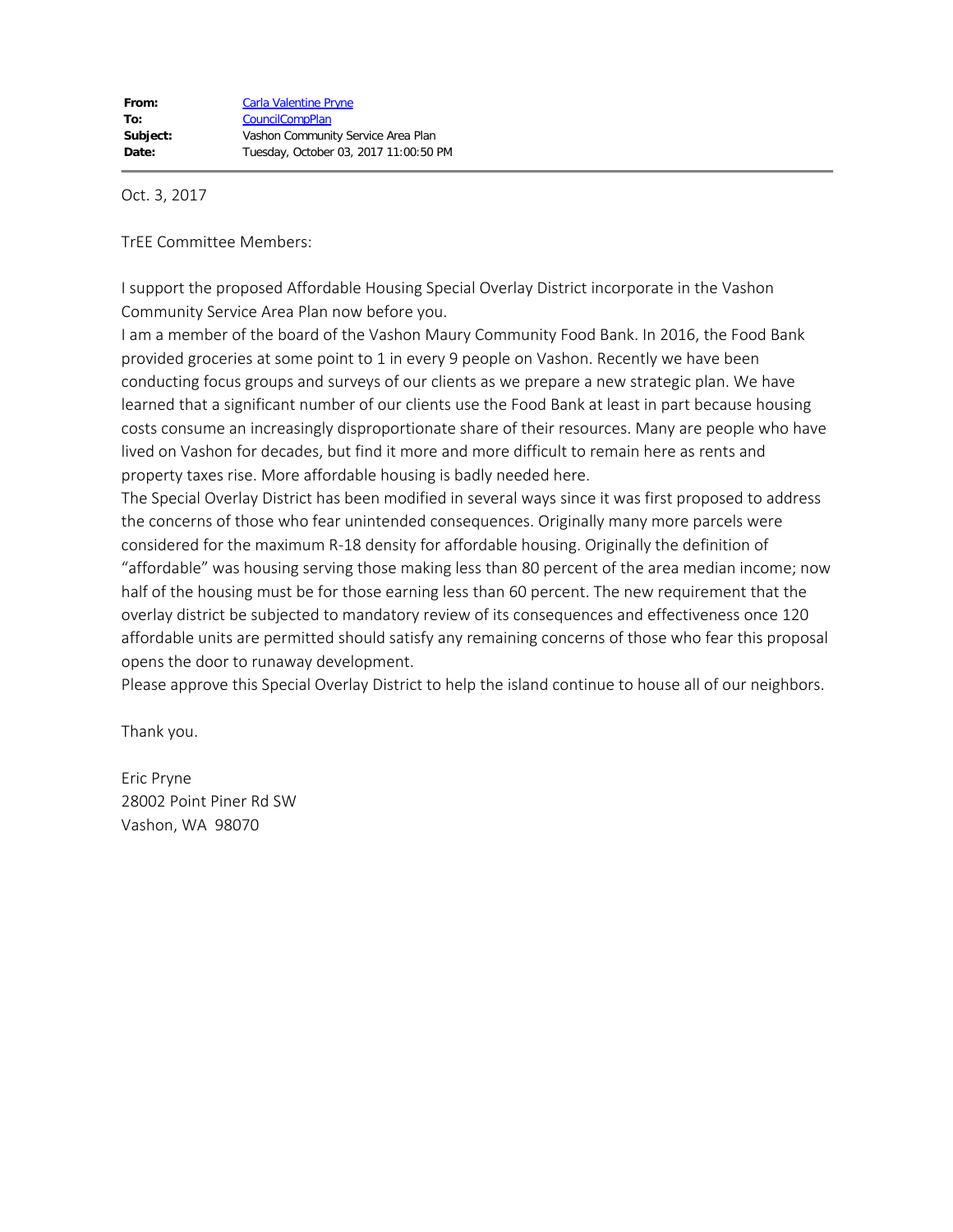| From:    | Frank Jackson                                                                                            |
|----------|----------------------------------------------------------------------------------------------------------|
| To:      | Dembowski, Rod; CouncilCompPlan; McDermott, Joe; Lambert, Kathy; Balducci, Claudia; Kohl-Welles, Jeanne; |
|          | Constantine, Dow; Dave.Upthgrove@kingcounty.gov                                                          |
| Cc:      | Jensen, Christine; Bourguignon, Mary                                                                     |
| Subject: | Community-based vs. Developer-based Housing                                                              |
| Date:    | Thursday, October 05, 2017 1:01:08 PM                                                                    |

Transportation, Economy, and Environment Committee: Rob Demboski Chair:

Yesterday in the TrEE meeting on the Vashon Plan, Council member Kathy Lambert asked for an explanation of the difference between community-based and developer-based affordable housing. I'm providing that below, and would like to share that with the entire committee and staff, for the record.

#### Here's how I distinguish:

Developer-based projects are those that are driven by the profit motive. The profits go the developers, often corporations.

Community-based projects are typically executed by non-profits, cooperatives, or public entities. Sometimes these are public-private partnerships, but with control by the public agency. A key distinction is they are not for profit. Their primary motive is to provide housing for community members.

To date, Vashon affordable housing projects have all been community-based. See list below of the current 38% of residential units in Vashon town, all subsidized housing. The proposed SDO relies on development corporations to instigate and control the project. Corporations typically pursue their ends by more aggressive means, including lawsuits of water districts, etc.

The idea with currency on the Island is this: Since land prices are rising rapidly, it makes sense to get land and put it in a community trust specifically for affordable housing. Then have a non-profit (or public agency) maintain the housing as affordable, in perpetuity if possible.

There is at least one landowner who may be interested in this approach, for a 25 unit project.

| More description of community-based affordable housing is at                          |  |
|---------------------------------------------------------------------------------------|--|
| https://www.ipetitions.com/petition/path-to-sustainable-permanent-community-based-vmi |  |

| Since 2003 --- 100 subsidized units in town: |     |      |      | Other subsidized units in town:                                                           |
|----------------------------------------------|-----|------|------|-------------------------------------------------------------------------------------------|
| J.G. Commons 21 units 2003                   |     |      |      | Vashon Manor 24 units                                                                     |
| Roseballen                                   | 19  | 2006 |      | Vashon Terrace 16                                                                         |
| Eernisse                                     | -26 | 2007 |      | Charter House 9                                                                           |
| Mukai                                        |     | 20   | 2009 | Other 11                                                                                  |
| Sunflower                                    |     | 14   | 2017 | Of 420 residential units in town, 160 are subsidized = 38%                                |
|                                              |     |      |      | Ref: From King County "Affordable Housing Background Data" attachment to Brad Clark email |
| 2/15/2017, page 9                            |     |      |      |                                                                                           |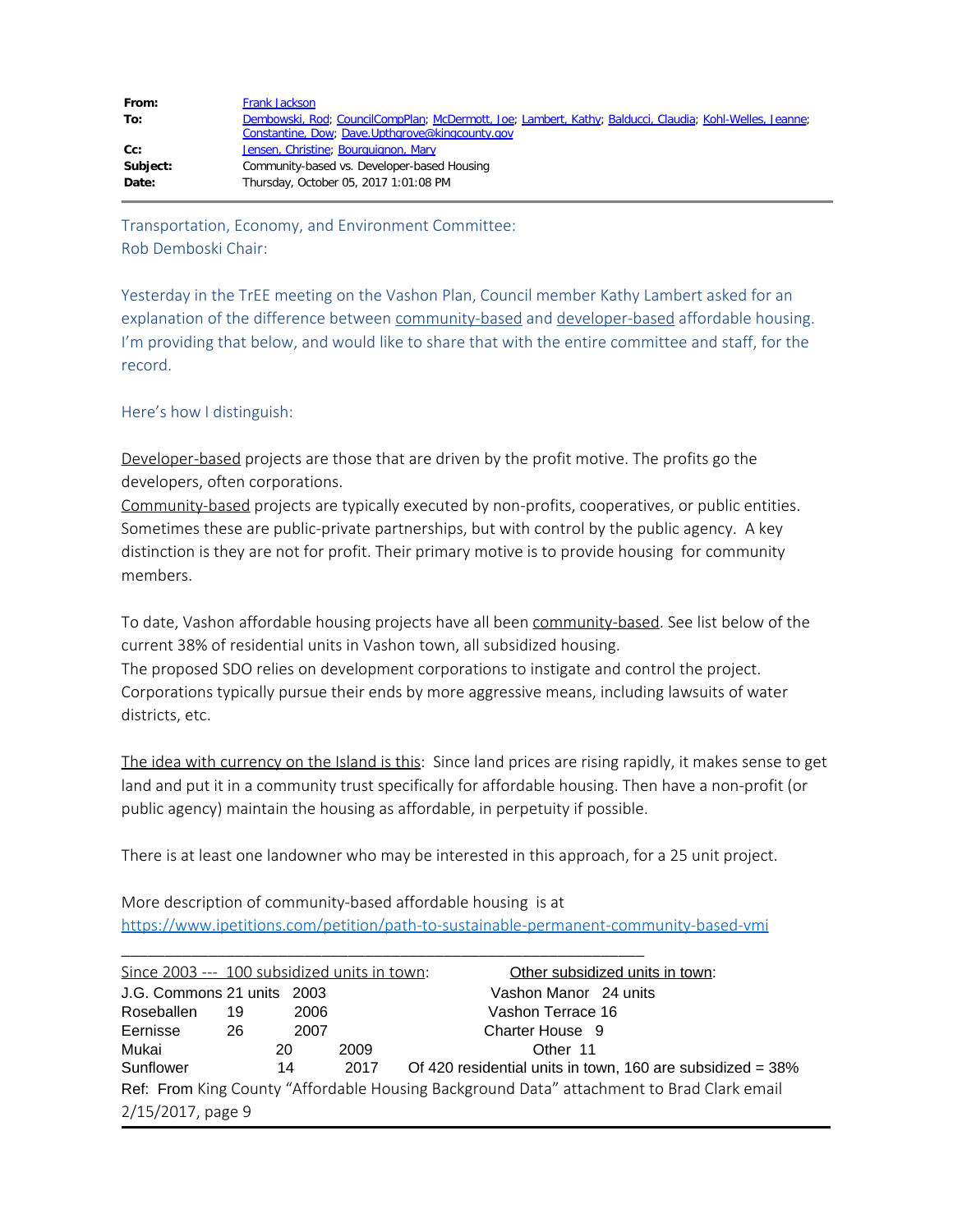Thanks for your interest in this important distinction.

Frank Jackson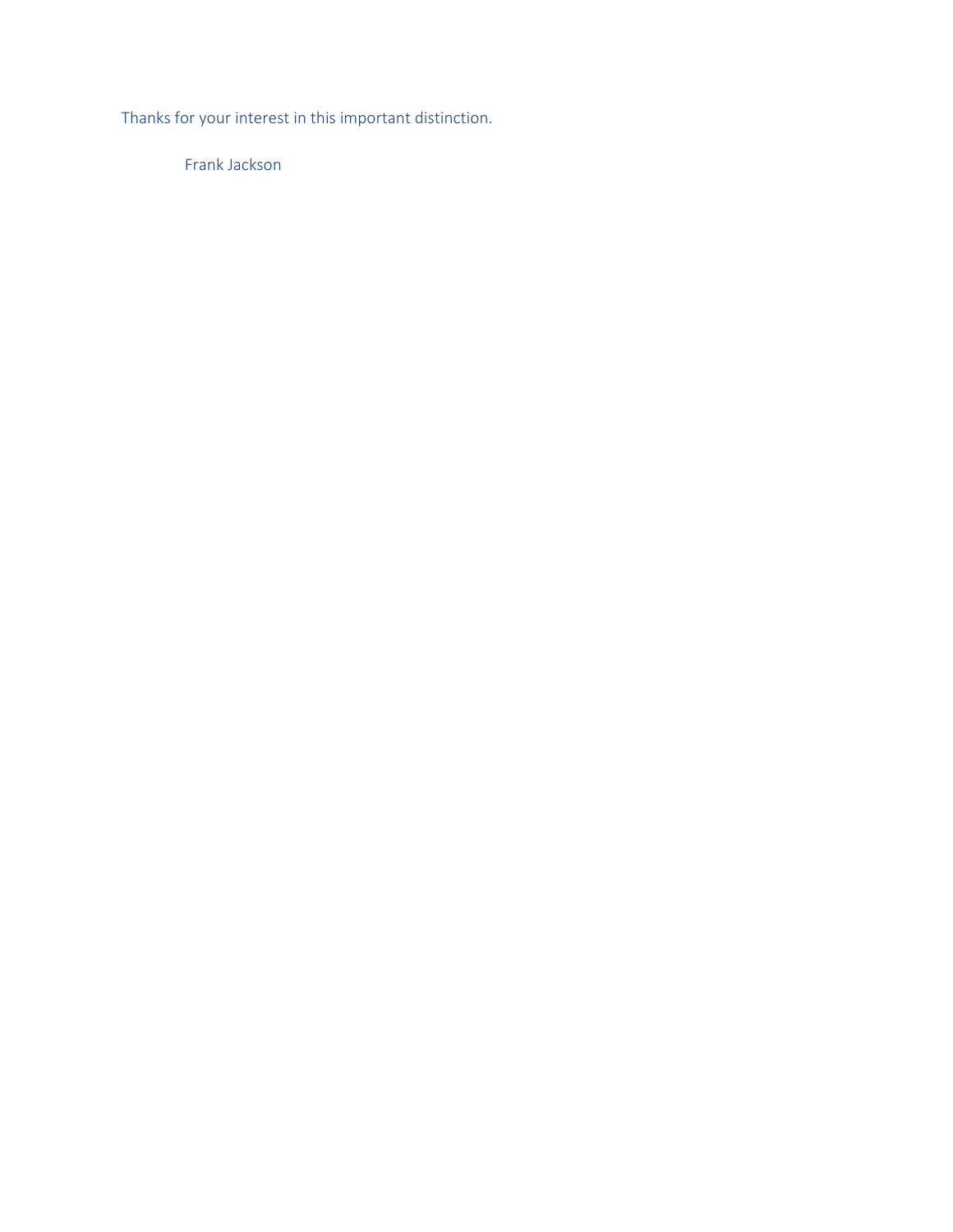| From:    | <b>Anne Neilson</b>                 |
|----------|-------------------------------------|
| To:      | <b>CouncilCompPlan</b>              |
| Subject: | Vashon Community Plan               |
| Date:    | Monday, October 09, 2017 1:46:34 PM |

**I oppose the density incentives for private developers in the proposed Vashon Community Plan. Vashon's water resource limitations and overloaded ferry system cannot support the growth that will occur. Please remove the Special District Overlay (SDO) from the plan.**

Sent from my iPad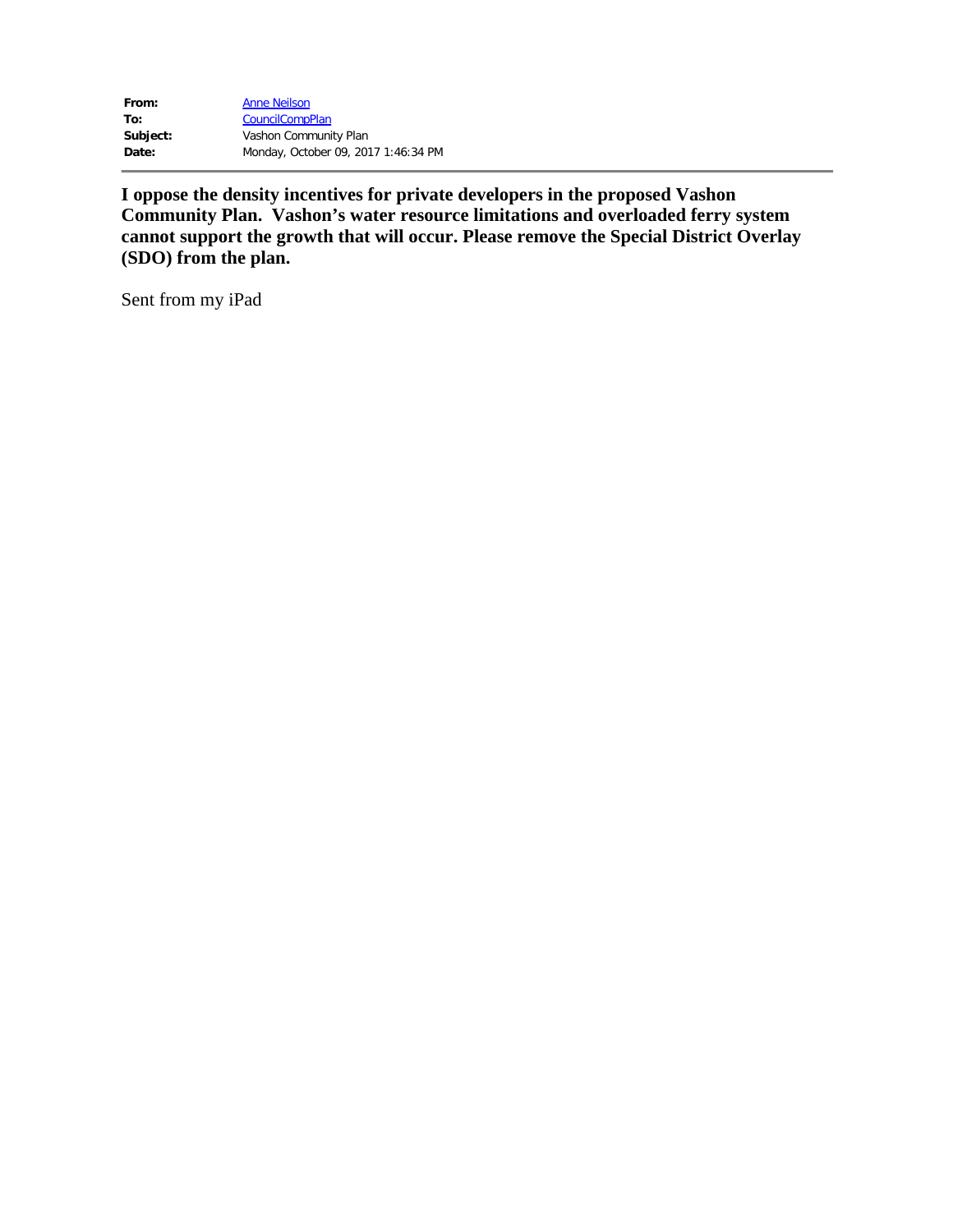

## **Metropolitan King County Council Public Testimony**

Please use this card to provide written testimony regarding the proposed Vashon-Maury Island CSA Subarea Plan. Your comments will be distributed to Councilmembers and entered into the record. You may also send your comments to CouncilCompPlan@kingcounty.gov. Thank you your comments.

NEED TO INSTAIL STRONGER LAUGUAGE AROUND LIMITING FORTHER BLAING PROJECTS UNDER 500 WHEN LOO UNIT LIMIT IS MET. FURTHER BLOING PERMITS & PROJECTS SHOULD BE HELD UP UNTIL EVALUATION IS COMPLETE, ALSO, <sup>4</sup> OF UNITS PER ACRE SHOULD BE REDUCED TO 12 FROM 18. SEPTIC HEADING. LAM VERY OPPOSES TO CRAY WATER USE IN LANDSCAPING, LAUNARY GRAY WATER CAN BE CONTAMINATED BY AIAPAS AND STUER SOURCES OF FECAL MATTER AND PROVIDE A PATHWAT FOR DISEASE. ALSO, AM SURPRISED THAT THE ARGUMENT AGAINST TREATING VASHOV For the record: DUFFORENT FROM THE REST OF KING CO.<br>Name: JIM GAPRISON (OVER) Address: 10930 SW 238 ST. Emailig DU/TOAWGTEMG) gmail.com Phone: 206 463-0005

PURZENNG. VASHON IS AN ISLAND WITH UMITES WATER. IT IS THE ONLY ISCANS IN KING CO. WAY SHOULD IT NOT RECEIVE SOME SPECIAL CONSIDERATIONS GIVEN THAT GEOGRAPHICALLY IT IS A SPECIAL PLACE WITH PROBLEMS THAT ARE DIFFERENT FROM THE REST OF KING CO. ANY ONE CAN SEE THAT SPECIAL CIRCUMSTANCES EXIST ON AN ISLAND. WATER IS LIMITED. SEPTIC DISPOSAL CAN BE A SERIOUS PROBLEM. MOST PEOPLE ON VASHON DRINK WATER FROM CESS THAN 100 DEEP. THIS WATER IS VERY SUSCEPTIBLE TO NITRATE CONTAMINATION. IN FACT, IF YOU LOOK AT THE MAJOR UTILITIES, AT LEAST 12 THEIR WATER IF NOT MORE COMES FROM SURFACE WATER. IT Is TRUE THAT WE CAN TREAT POLOUTED WATER AND MAKE IT SAFE FOR US TO ARINK BUT WE ARE UNABLE TO AD SO FOR ALL OTHER SPECIES WAD WILL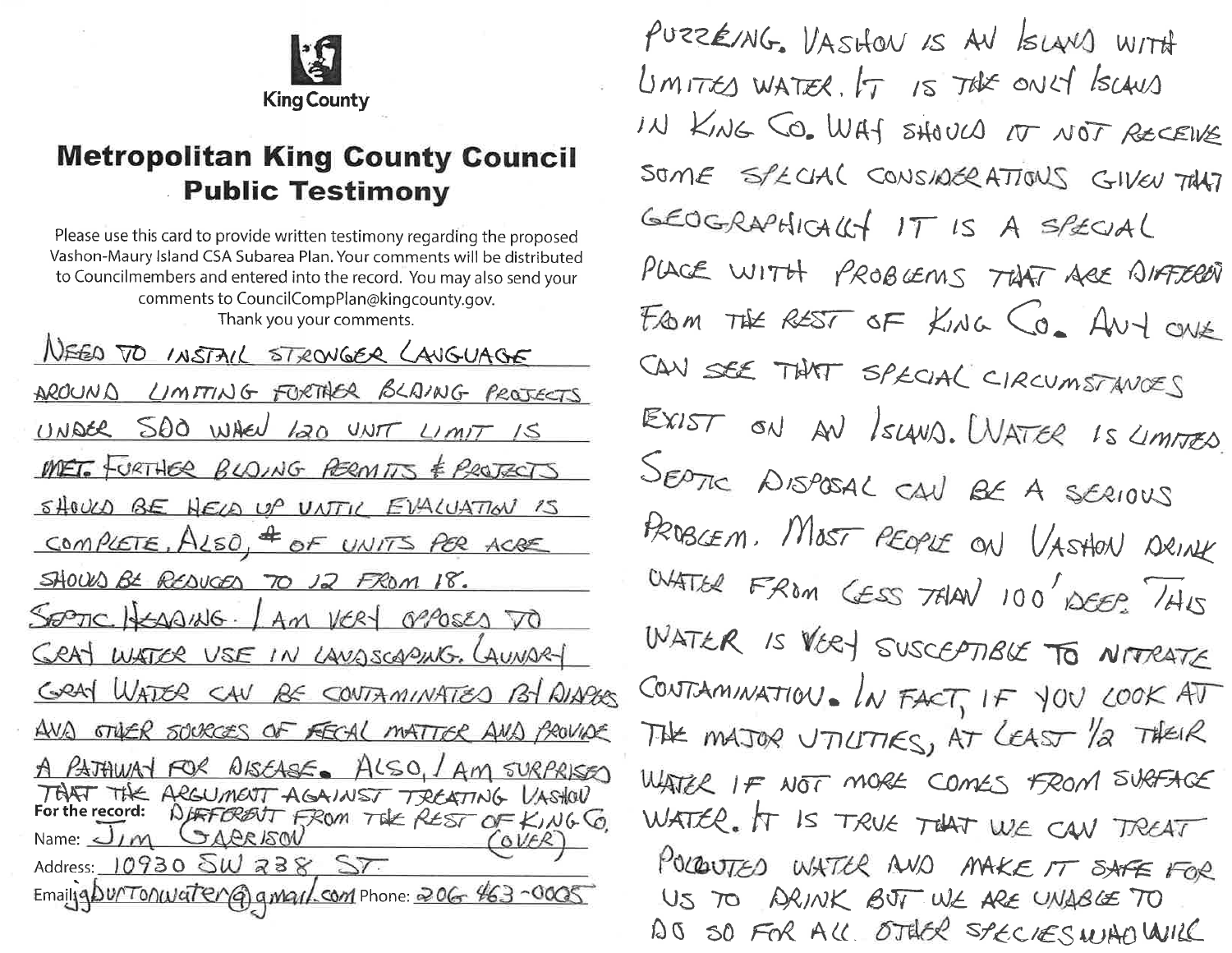BE STUCK DRINKING OUR CONTAMINATION WATER. MAKE NO - MISTAKE, WE WILL CONTAMINATE OUR WATER AT SOME POINT. HILL COMMUNITIES WITH LIMITED WATER SUPPOL DO EVENTUALLY ROUN TODEIR WATER SUPPLY, I GREW UP ON VASHON AUD AM NOW G5. Mf Gewanother AND GRANDFATHER SAME WERE IN THE OFFER 1930's BECAUSE THEIR FAMILY ORCHARDS WERE SALTED OUT BY OUCK KRIGHTION BACTICES AROUND MOSES CAKE. THIS COMMUNITY HEADER A COEAT PLACE. SO BY THE MASSIVE INFLUX OF

PEOPLE TO THIS AREA. GROWTH WILL EVENTUALLY HAVE TO BE CIMITED IF WE ARE TO SURVIVE AND ENJOY THIS GREAT PLACE. WHO NOW LIKES SEATTLE BETTER. THE PLANERS BLEW THAT ONE AND WE ARE NOW PAYNG THE PRICE OF STRETCHED TO BREAKING POINT RESOURSES, PUGET SOUND IS WARMING, A CIDIFYING AND AYING AND STILL WE ARE PACKING IN MORE PEOPLE. NOSS IT EVER EVID OR DO WE JUST KEEP FOULING OUT NEST UNTIL WE HAVE TO MOVE ON.

 $\mathcal{O}(\mathbb{R}^n)$  , we have a set of the set of the set of the set of the set of the set of the set of the set of the set of the set of the set of the set of the set of the set of the set of the set of the set of the set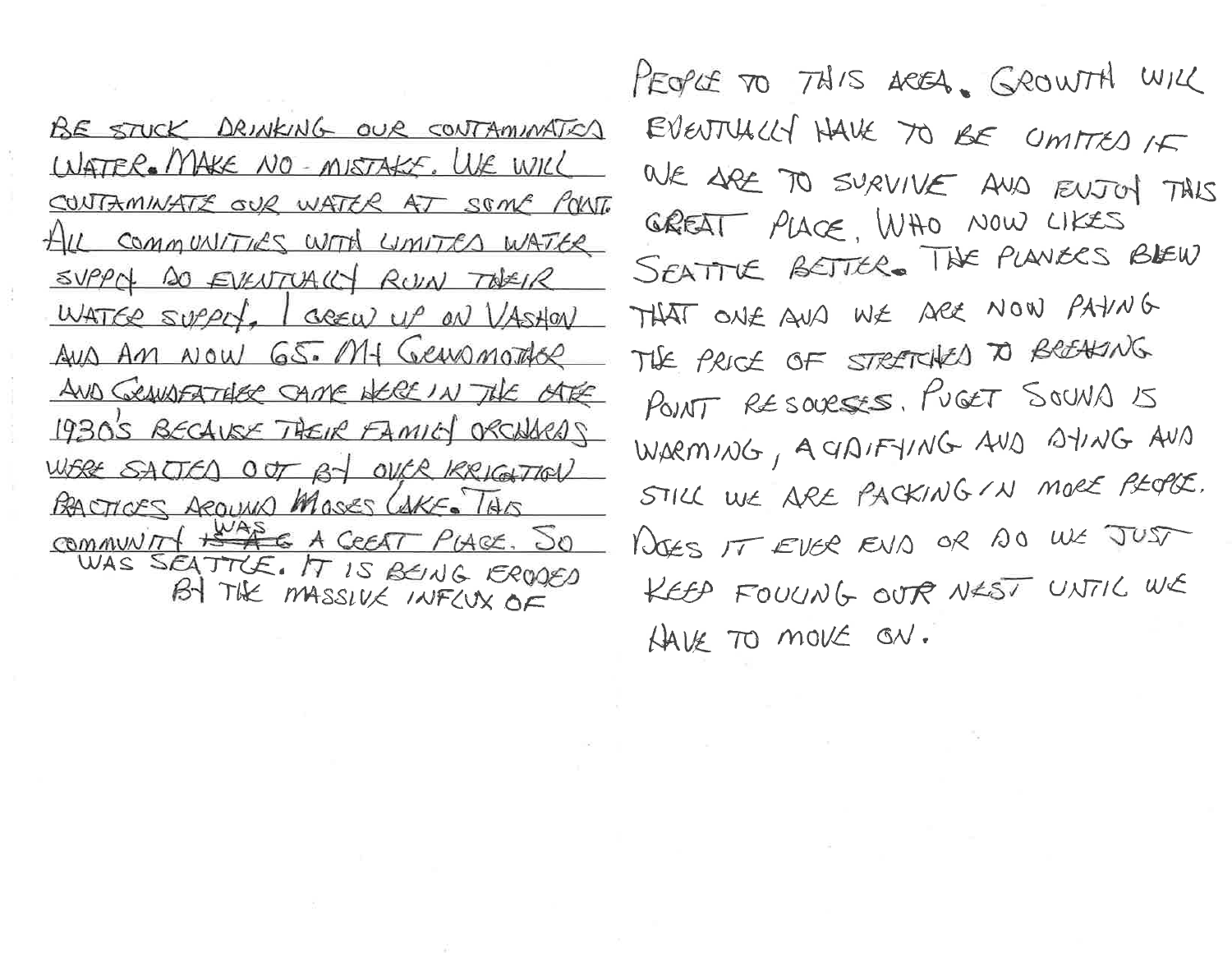

## **Metropolitan King County Council Public Testimony**

Please use this card to provide written testimony regarding the proposed Vashon-Maury Island CSA Subarea Plan. Your comments will be distributed to Councilmembers and entered into the record. You may also send your comments to CouncilCompPlan@kingcounty.gov. Thank you your comments.

trusl  $and$  $\overline{1}$ ۹  $70<sub>N</sub>$ nan On  $\rho$   $l$  $e$ eth into  $120$  $(im)$ The  $eq.$ ause  $Dr1$ un MOV on s proce  $nQ$  $50$ og'mi • M ake INCOMO come 6 **MA** For the record:  $f_{\text{ov}}$  $\sigma$ f LALA h e Name:  $Anife$ ashon Address:  $\lambda$ des  $271$ A.RN Email: Phone: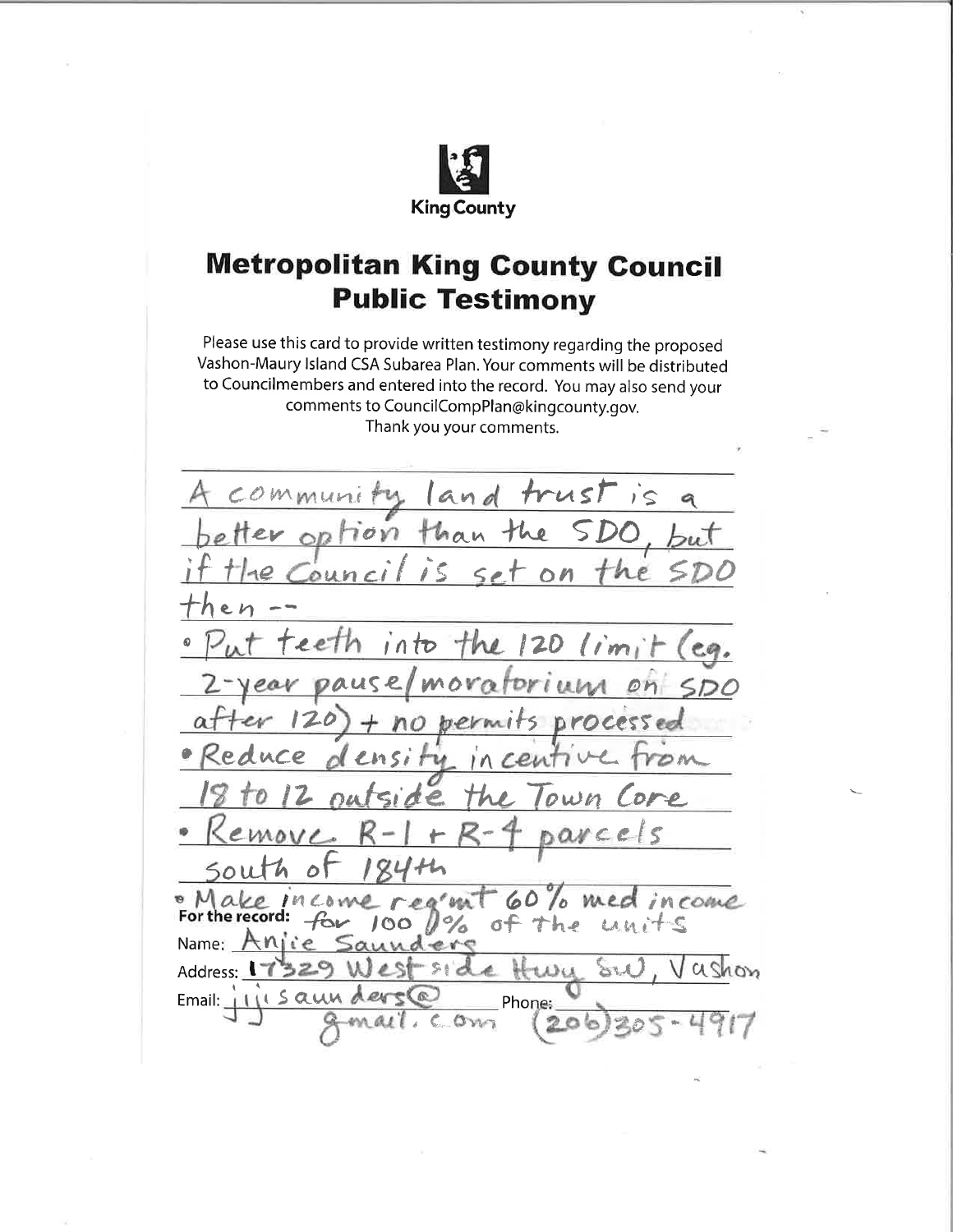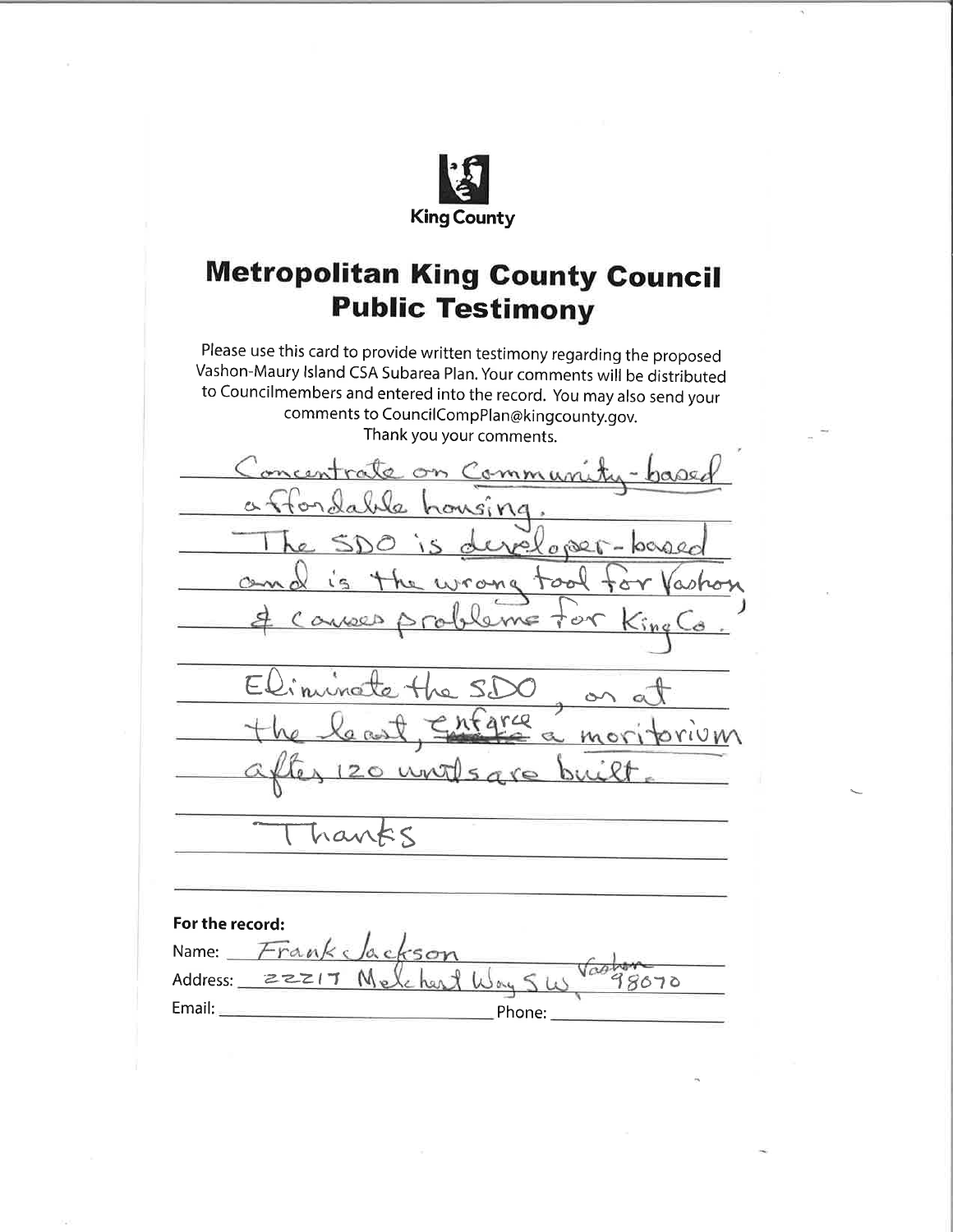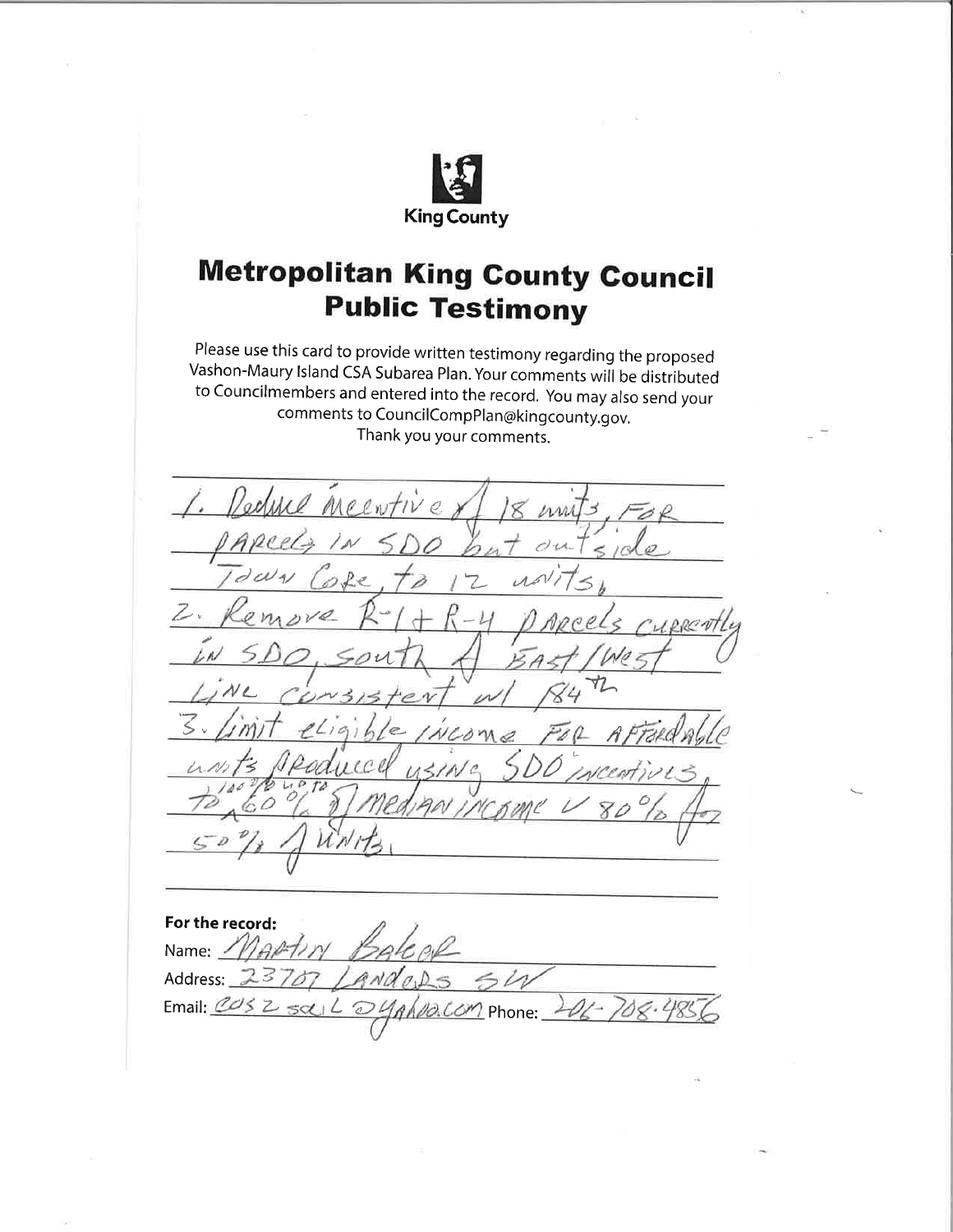